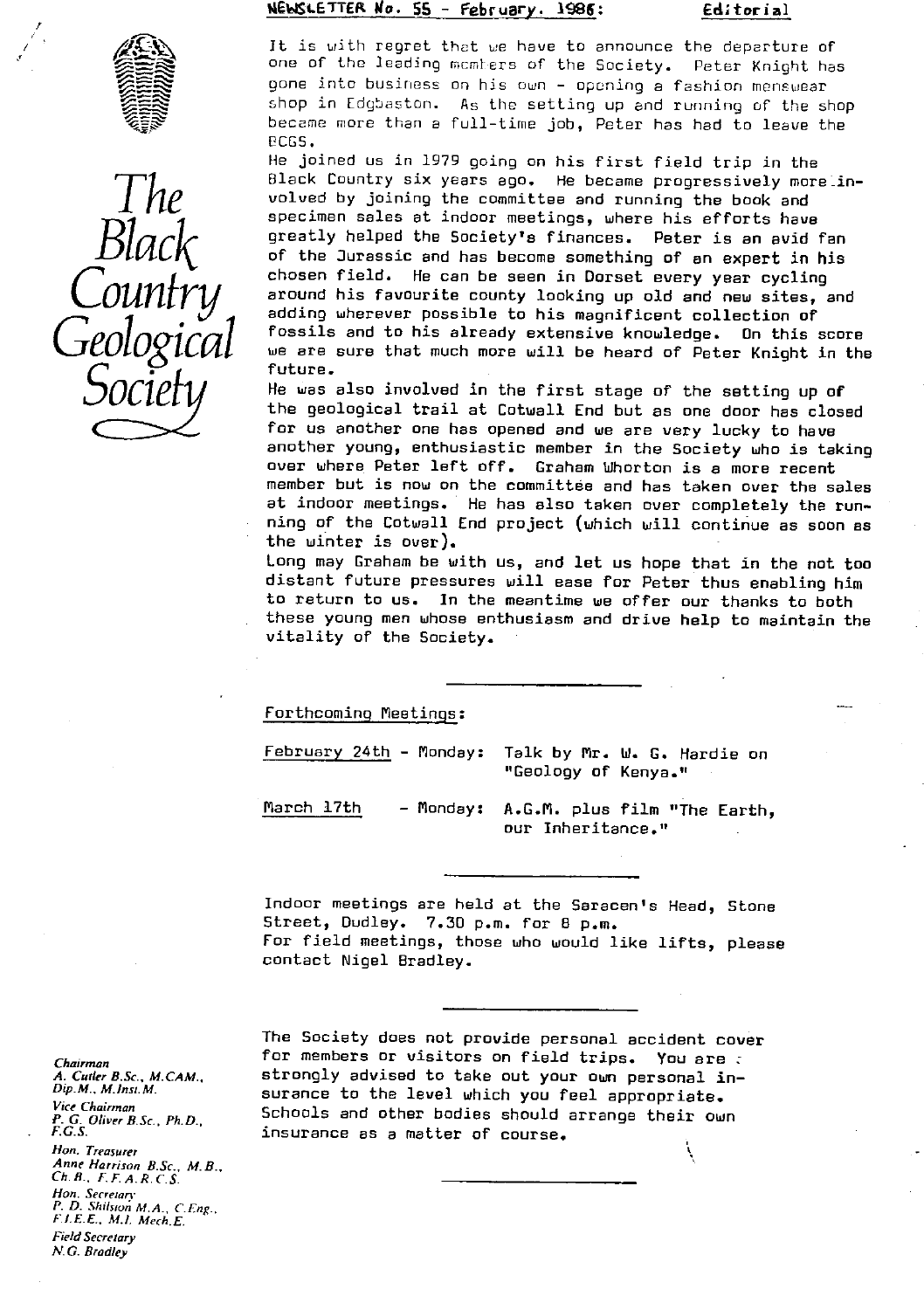#### Prooranme 1986:

February  $24th -$  Monday. Talk by Mr. W.G. Hardie "Geology of Kanya." Pill Hardie has now retired from being Senior Lecturer in geology at Birmingham University. His special interests include petrology and volcanic studies. Members will remember his exciting account of the G.A. trip to western U.S.A. and can look forward to another absorbing evening with this account of the G.A. visit to Kenya.

March 17th - Monday. A.G.M. followed by the S.P. film "The Earth, our Inheritance."

April 20th - Sunday. Field trip to the south Shropshire orefield, led by Mr. Stuart McNicol. Meet 1D.30 a.rn. at The Bog Field Studies Centre, grid reference 50 355980. This is reached from the A48B, two miles E. of Shelve.

May 12th - Monday. "Aspects of Trilobite Geology,", talk by Dr. A. Thomas of Aston University.

June 15th - Sunday. Field trip to The Potteries, North Staffs., led by Dr. L. Boardman of the National Coal Board. Peet at 10.30 a.m. at Now Cop Folly, grid reference SJ857572.

June/July (date to be arranged) Weekend field trip to Llangollen with Birmingham University Extramural Dept. Accommodation in hotel.

September 7th - Sunday. Field trip to Charnwood Forest, led by Dr. T. Pharoah of the British Geological Survey. Dr. Pharoah is currently working on the concealed Precambrian geology of the Midlands.

October 5th - Sunday. Field Trip to Staple Edge, Forest of Dean. Joint trip with the Shropshire Geological Society.

November - Meeting to be arrange.

December 8th - Monday. "Hew Zealand eulogy end Scenery.". Tllustratcd talk by Shiela Pitts, based on a five week tour of North and South Islands.

| Evening Field Trip to Urens Nest. |  |  |  |  |                                       |
|-----------------------------------|--|--|--|--|---------------------------------------|
|                                   |  |  |  |  | June 17th, 1985. Leader Paul Shilston |

Wrens Nest is the most important site in the Society's area and is always worth a visit. It is even more attractive now because of the energetic restoration of the site by the Warden and his helpers, who have cleaned up .. the area and greatly improved the steps and footpaths.

In addition, an observation platform has been built opposite one of the "Seven Sisters," giving a good view of the face and enabling people to see right into the cavern. Now that the Seven Sisters are dangerous and have been fenced off, this platform offers the best view available.

This evening field trip was just an informal tour round the main geological features of the Wrens Nest. The area is easy to interpret since the physical relief closely matches the geology, and because as an old quarry site there are many extensive exposures.

The tour first visited the old quarry and the Nature Conservancy Council's trench on the eastern side near Wrens Nest Road. This shows the complete sequence from the Wenlock Shales at the bottom, through the limestone horizons to the overlying Ludlow Shales.

kext the party crossed the hill and inspected the Seven Sisters impressive pillar-and-stall workings in the Lower quarried Limestone with the roof formed of a massive limestone band, now badly weathered and unsafe. Moving southwards we went to the southern limit of Wrens Nest Hill, which gives an extensive view of the area and of. Dudley Castle in particular. The return route down the eastern side of the hill, along the line of the Lower Quarried Limestone, has been greatly improved by the Warden and his team, with new steps and renovated pathways. This provides an interesting walk and passes a number of scree sites with the possibility of finding in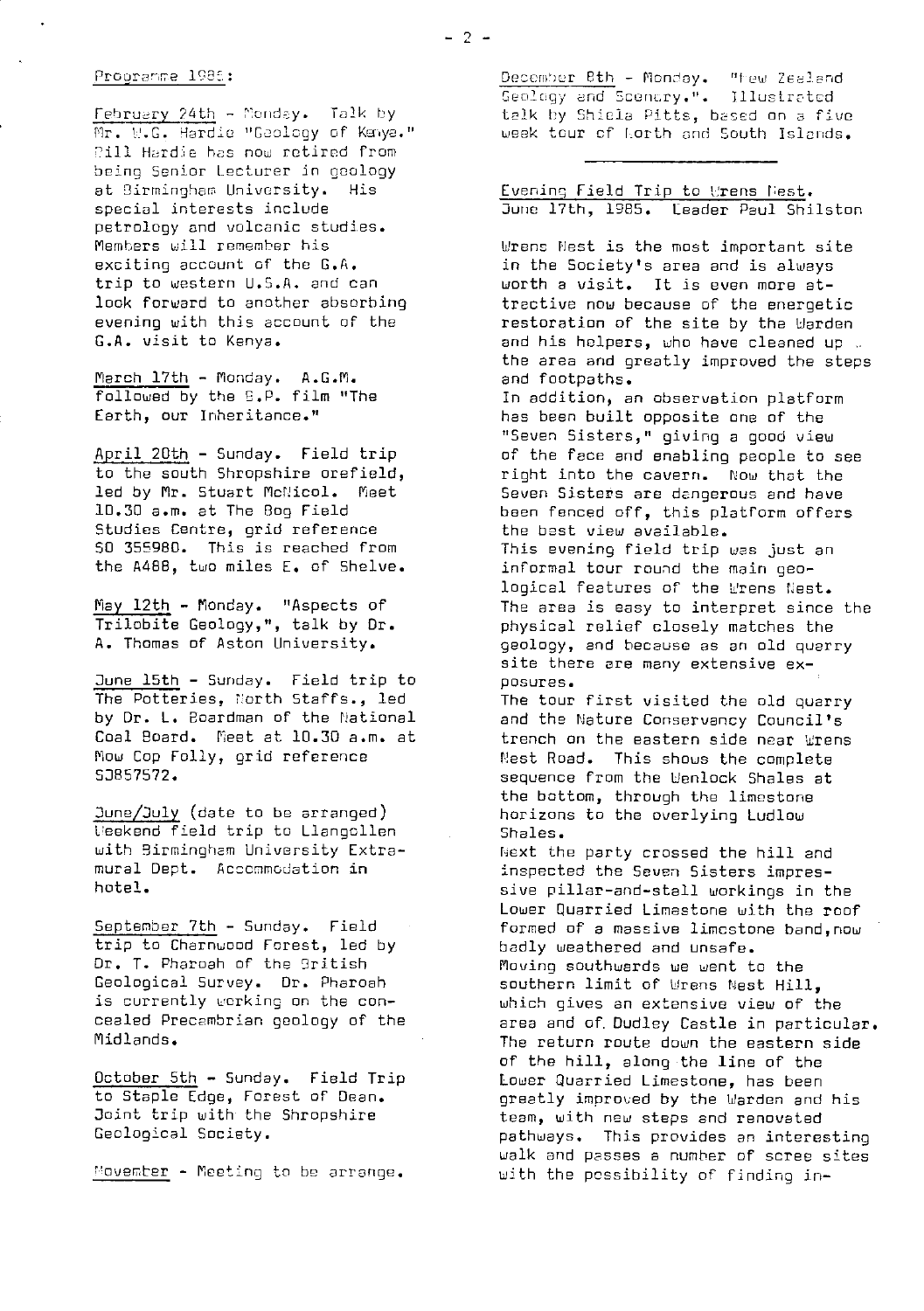ternsting fossils.

And so hack to the starting point  $$ an interesting trip around one of Eritain's classic geological sites.

### Paul Shilston:

Several members have asked me whether Margaret Oliver would be giving any account of her Ph.D research, so I asked her to write a summary for us. She has kindly tried to squeeze several years effort into an account suitable for the newsletter. Her notes on the talk she gave to the Society in November will follow in a later issue. -- Sheila:

# The Analysis of spatial Variation of Soil in the Wyre Forest.

The earlier part of my project was concerned with examining different approaches to classification using statistical methods. A nonhierarchical optimising classification was the most successful and divided the 201 soil profile into six groups. The second part of the work focused on the spatial aspect of soil variation.Traditionally this has been analysed and represented by spatial classification in which the mapping unit represents a particular type of soil. The variation of individual properties of the soil can be determined by interpolation, and this can be mapped by isorhithms, which are lines joining places of equal value.

Spatial mapping by classification or interpolation depends upon the ability to predict the soil type or individual values at unsampled sites from those at sampling points. This reEects a characteristic of most spatial variables known as spatial dependence, whereby nearby points are more likely to be similar than those further away. For sound prediction sampling points should be spatially dependent, and sampling intensity should correspond with the degree *of* spatial variation at the level of the investigation. The

relationships are usually defined *in*tuitively by an appraisal of the cumploxity of the relief and vegetation.

My initial sampling was not specifically directed towards mapping, but I used the information to experiment with a statistical method of spatial classification. The non-hierarchical classification was modified to take the spatial position of the sampling sites into account and to apply contiguity constraints so that nearby sites were more likely to be similarly grouped so that the groups covered reasonably-sized areas as an aid to mapping. A large spatial weighting was needed to improve the spatial coherence *of* the groups, but the degree of variation within the groups was so great that the result was a poor classification in terms of prediction. It was concluded that the sampling interval, on average 165m. was too large for the sites to be spatially dependent and thus for spatial classification. This sampling intensity is similar to that normally used in soil survey for general-purpose mapping. At this stage the emphasis of the project changed to determining the scale of spatial variation and an appropriate sampling intensity to map it. The methods embraced in Regionalised Variable Theory, developed by Matheron at the French School of Mines, Fontainbleu, can quantify precisely the scale of spatial variation. They were just becoming known in Britain at this time and were suitable for solving the problem in the Wyre Forest. It is necessary to know the approximate scale of variation to apply these methods successTully, therefore a two-phase procedure was needed. The first phase identified the approximate scale and the second phase the precise scale of spatial variation.

I used a nested survey and analysis for the first phase. Nested or multi-stage sampling enables the variation at several scales to be examined simultaneously. Each stage in the survey represented a particular sampling interval. The underlying theory of the procedure is that the total variance of the sample incorporates some variation from each stage, represented by the components of variance. These can be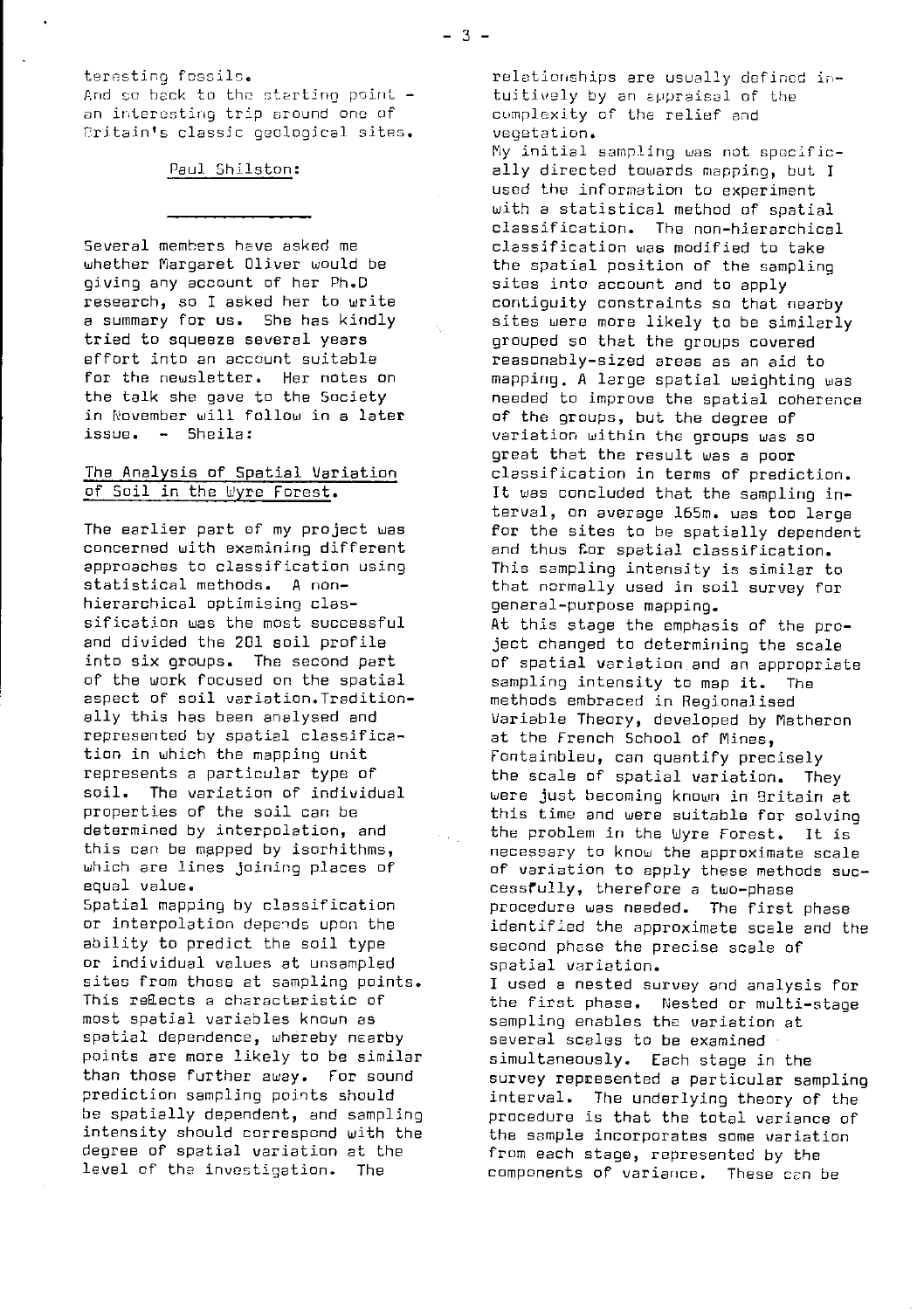determined by a nested analysis of variance and they indicate which sampling interval or intervals account for most of the variation. Fly sampling design incorporated five stages covering sampling intervals of 6m, 19m, 50m, 190m and 600m. At stage one, nine sampling points were located at the nodes of a 600m grid. From each of these points nine more points were located 190m away in a random direction. From each of these 18 points a site was located 6Dm away randomly, and from the now 35 points a point located 19m away. At stage five only half the 72 points were replicated to reduce the sampling effort. At each sampling point a pit was dug and properties of the soil recorded at 0-5cm, 10-15cm, 25-30cm, and 50-55cm. The components of variance for each variable were determined and they showed clearly that over 80% of the spatial variation occurred over distances less than 60m. This is approximately the upper limit of spatial dependence. Thus the sampling sites of the first survey were well beyond the range of spatial dependence. A much smaller sampling interval than anticipated and than is normal in soil survey would be needed to ensure that the data were suitable for mapping. A substantial proportion of the variation also occurred within 6m and would be difficult to resolve. This survey identified the range of distances within which to concentrate a detailed spatial analysis using transect sampling and the analytical tools of Regionalised Variable Theory. The semi-variogram is the central tool of these procedures. It is a measure of how a property varies with distance and can be plotted as a graph against sampling interval. It was estimated from data recorded at 5m intervals along 500m long transects in three directions. The same set of properties were recorded as for the nested survey. Each property was examined individually, but their graphs have many similar characteristics. They

generally rise from the origin, more steeply for properties in the subscil indicating more intense variation, and eventually flatten when the sampling sites are no longer spatially dependent. These graphs identified the average range of spatial dependents as 40m. This correlates fairly closely with the average spacing between the<br>lithological units of around 50m. Thus lithological units of around 50m. the geology exerts a fairly strong control on the pattern of soil variation in the Wyre Forest in terms of the soil morphological characteristics. The semi-variograms were used to assess the optimal sampling intensity for interpolation; for precise estimation it would need to be 20m. Thus to map individual soil properties in the Uyre Forest would require an enormous sampling effort. The shape of the semi-variograms suggested that the variation is composed of transition features, i.e. areas of different types of soil, and that the soil changes more rapidly in some places than others so that soil boundaries could probably be identified. Therefore, spatial classification seemed likely to be worthwhile and might require less sampling effort.

Two approaches to spatial classification were examined along one 500m long transect, the spatially weighted procedure mentioned earlier and statistical segmentation, which identifies the most significant changes in soil type. Thirteen boundaries seemed to subdivide the transect optimally, but there was still considerable variation within some of the segments. Although the soil varied more rapidly in some places than others the pattern that emerges was that the variation from place to place was fairly continuous. It is possible to relate sampling intensity to the risk of missing a boundary so that sampling can be optimised. For a risk of missing one boundary in ten in the Wyre Forest it would be necessary to sample every 20m. Hence using spatial classification to represent the variation would not result in any saving in sampling effort.

The soil of the Wyre Forest is extremely variable both spatially and in terms of its properties. It is for more variable than seemed likely from examining the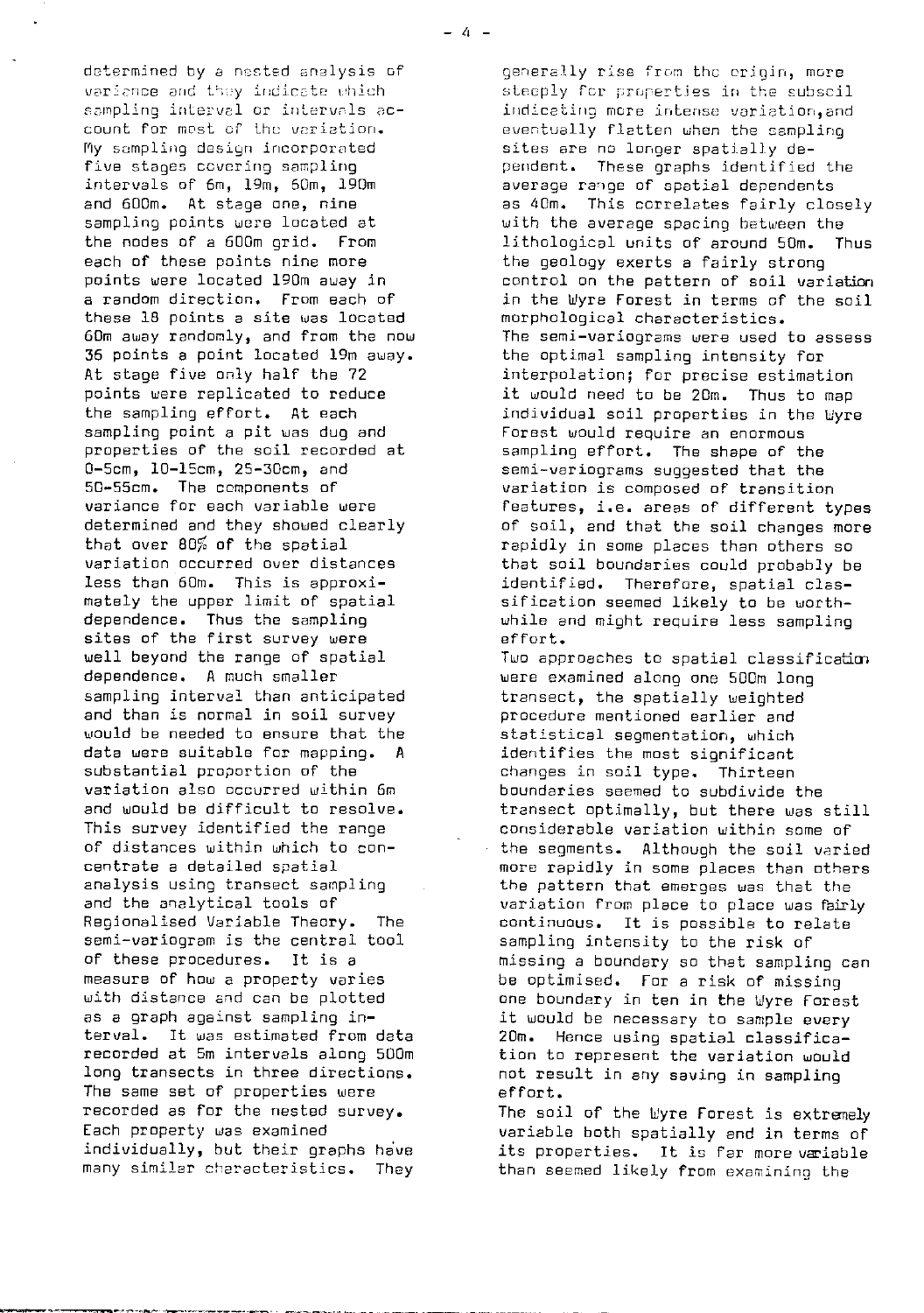lendccape and vegetation at the outset. It would require an enormous sampling effort to resolve the spatial variation for precise mapping. In areas such as the Wyre Forest a conventional sampling intensity would be inadequate and it might be more sensible to map a small part of it accurately to show what is happening elsewhere, rather than the sort of approximation that would be inevitable otherwise. This study has shown clearly the importance of determining the scale of spatial variation before planning a sampling strategy for general mapping.

Margaret Oliver:

## Lickey Hills Field Trip: November 17th 1985:

The leader was Dr. Richard Hamblin of the Eritish Geological Survey. Although currently surveying the continental shelf around St.Kilda, Dr. Hamblin has spent some years mapping in the Midlands, including the Lickey Hills area. We met at Warren House Car Park, and commenced by walking SSE along the western fault defining the Lickey horst. The fault was apparent from its effect on topography and vegetation. The first exposure was in flarnt Green Volcanics, of assumed Precambrian age. These are much altered, steeply dipping tuffs and shales, in which trace fossils have been found. Next, at Reservoir Road Quarry, we were alle to see the lowermost Lickey Quartzite, here very purple due to its volcanic ash content. This is assumed to be Cambrian, but contains no fossils. The folding and fracturing seen here may be related to the nearby Rednal Fault. A more typical exposure of Middle Lickey quartzite was seen in the Rednal Gorge. Climbing Beacon Hill, we found exposures of Keele Reds (Upper Carboniferous) and Clent Breccia (?Permian). The Ereccia consists of fragments eroded from Precambrian volcanic rocks. This material caps

many local hills, and is resistent by virtue of its permeability rather than its hardness.

After lunch the party drove to Rubery to see an unconformity between the Lickey Duartzite and Silurian Rubery Sandstone. The basal sandstone consists of rounded quartzite grains, and passes upwards into shales. Fragments containing Llandovery fossils were found in the scree. Our final site was at Wildmoor, the type area for the Wildmoor and Rromsgrove formations (both Triassic and perhaps better known as the 'Upper Bunter' and 'Lower Keuper' respectively). A discussion followed of the characteristics of braided river deposits. The two formations are brought together by a fault which has only recently been revealed by quarrying. The fault is therefore not shown on published 1/50,0D0 maps, but appears on the new  $1/10,000$  maps, copies of which we were able to inspect. We are grateful to Dr. Hamblin for an absorbing day's geology, enjoyed in bright November sunshine.

%igel Bradley :

# Exhibition:

The Human Story: At the Commonwealth Institute, Kensington High Street, London, until Feb 23rd. An unusual exhibition with many special events. From early man to the far future. School parties, 10p. each to adult price 11.00. Daily 10.00 a.m. to 5.30 p.m. Sunday 2.00pm to 5.00 p.m.

## Staffordshire Hature Conservation Trust :

Brown End Quarry, Waterhouses, was visited by the 9CGS in **May** 1985 on the North Staffs. trip. The trust are appealing for funds for its purchase. Donations please to Alan Dean, Campanula, St. Michaels Road, Penkridge, Staffs.

Independent Broadcesting Authority: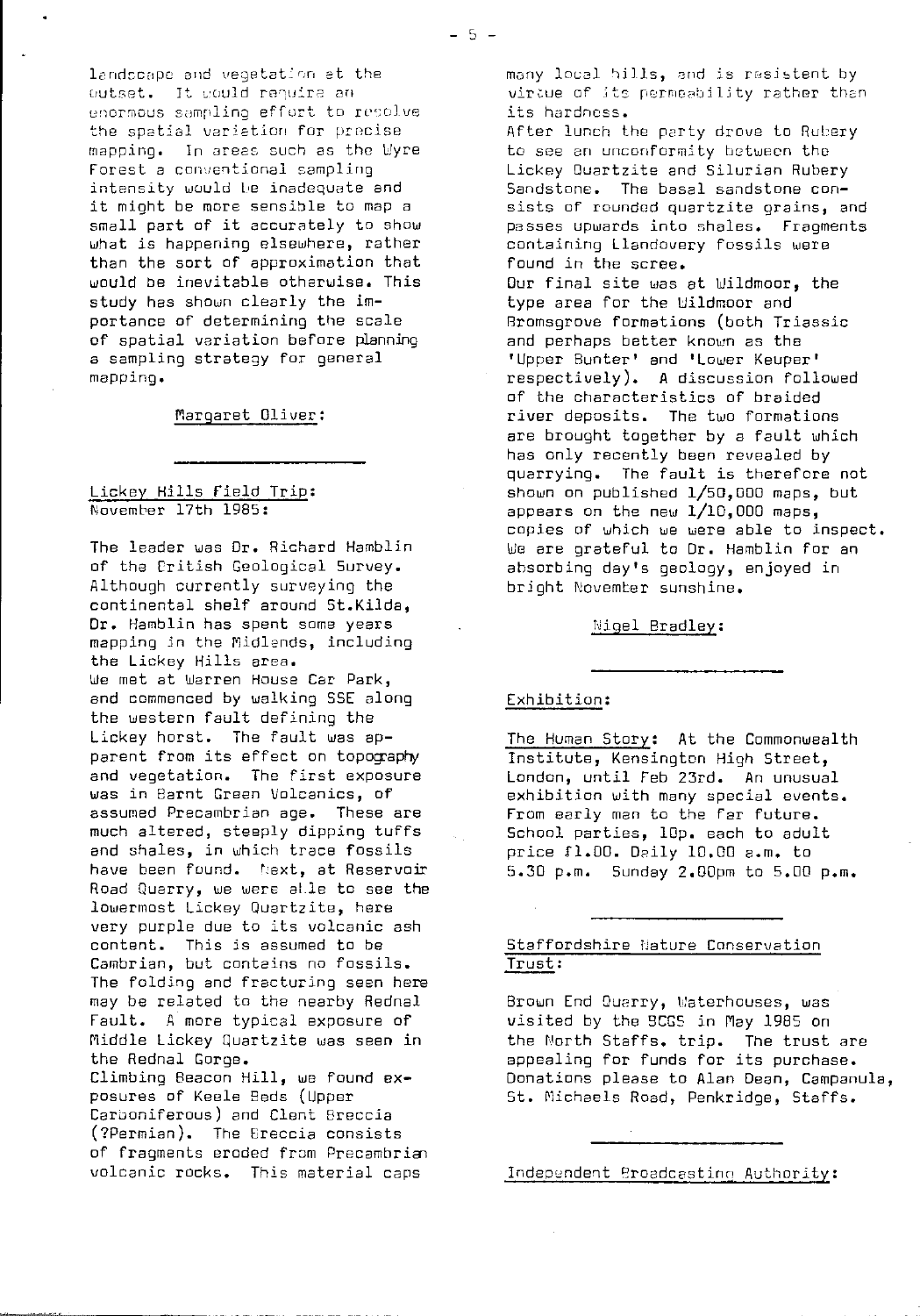Plans for local radio are being considered, and views are welcomed. Peul Shilston has application forms for tickets for the meeting on 11th February at Wulfrun Hall, Mitrefold, Wolverhamptun at 7.3D p.m.

#### Record of the Rocks :

۰

The FCGS is a recording unit for the National Scheme for Geological Site Documentation. Members are encouraged to remember how useful it is if they can provide information about new exposured, changes in old ones, or other information about geology. Apart from teaching use, national organisations such as the National Coal Board, Gas Board,and airport enquiries use the information.

## For Sale :

Roy Prigg has a number of items for sale. These include laboratory and field equipment and geological specimens and slides, glassware and chemicals.

Apply:- The Lodge, Pitmaston Curt, Gaodby Road, Moseley, Birmingham B13 8RJ. Tel: 021-449-3492.

#### University of Bristol Courses :

- 1. Brittany-Normandy, C85 K001 SJR March 21st/25th.St. Malo region.
- 2. Cretaceous of S.E. England , CB5 K001 5J. May 24-26th.
- 3. Dorset Coast, 585 DO13 SJ. One day based at Luluorth, 22nd June.
- 4. Pembrokeshire, C85 G001 SJ. Long weekend 7th/9th March.
- 5. Isle of Purbeck, D85 G001 SJ. Long weekend 28 Feb./2nd March.
- 6. North Somerset Coast, 585 DD01 SJ. One day 1st June.
- 7. Hebrides and M.' Scotland, two weeks in early June.
- 8. <u>Iceland</u>. 12 day field trip, by minibus. Approx. £700.
- 9. Paris. Novemter weekend. Mineralogy specimcns. Ask Anne Harrison!

Details of all these from Department of Extramural Studies, Wills Memorial Building, Queen's Road, Bristol 058 1HR.

Geologists' Association Excursions : Arran, April 7-14th. Seychelles, August 8-28th. India, Decemter. Details from Secretary, Geologists' Association, Burlington House, Piccadilly, London W1V 9AG.

Field Secretary : Nigel Bradley, 40 Presthope Road, Selly Oak, Birmingham 829 4NJ. Tel: 021-475-7978.

Hon. Secretary : Paul Shilston, 16 St. Nicolas Gardens, Kings Norton, Birmingham 538 8TW. Tel: 021-459-3603.

Editor : Sheila Pitts, 17 The Pear Orchard, Northway Farm, Twekesbury, Glos. GL20 BRG.

John Caster, 27 Fairlawn Drive, Kingswinford, West Midlands, DY6 9PE. Tel: 27-4916.

University of London Excursions:

Isle of Wight, April 18-20th; St. Davids, Pembrokeshire, **May** 2-5th: Ashford, Kent, July 19-26th: Details from University of London, Extramural Department, 26 Russel Square, London WC12 5DQ.